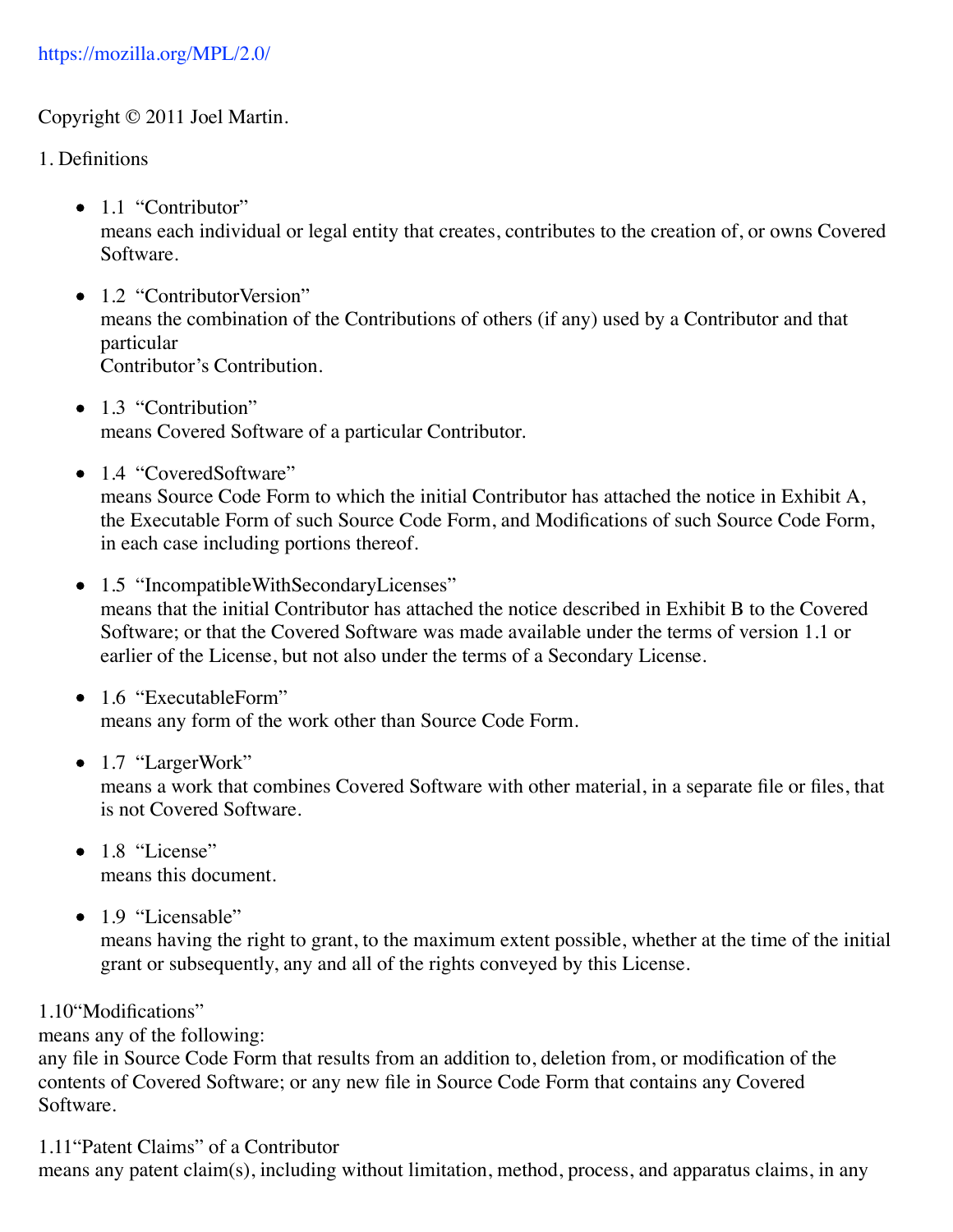patent Licensable by such Contributor that would be infringed, but for the grant of the License, by the making, using, selling, offering for sale, having made, import, or transfer of either its Contributions or its Contributor Version.

1.12"Secondary License"

means either the GNU General Public License, Version 2.0, the GNU Lesser General Public License, Version 2.1, the GNU Affero General Public License, Version 3.0, or any later versions of those licenses.

1.13"Source Code Form" means the form of the work preferred for making modifications.

# 1.14"You" (or "Your")

means an individual or a legal entity exercising rights under this License. For legal entities, "You" includes any entity that controls, is controlled by, or is under common control with You. For purposes of this definition, "control" means (a) the power, direct or indirect, to cause the direction or management of such entity, whether by contract or otherwise, or (b) ownership of more than fifty percent (50%) of the outstanding shares or beneficial ownership of such entity.

2. License Grants and Conditions 2.1 Grants

Each Contributor hereby grants You a world-wide, royalty-free, non-exclusive license:

under intellectual property rights (other than patent or trademark) Licensable by such Contributor to use, reproduce, make available, modify, display, perform, distribute, and otherwise exploit its Contributions, either on an unmodified basis, with Modifications, or as part of a Larger Work; and under Patent Claims of such Contributor to make, use, sell, offer for sale, have made, import, and otherwise transfer either its Contributions or its Contributor Version.

• 2.2 EffectiveDate

The licenses granted in Section 2.1 with respect to any Contribution become effective for each Contribution on the date the Contributor first distributes such Contribution.

• 2.3 LimitationsonGrantScope

The licenses granted in this Section 2 are the only rights granted under this License. No additional rights or licenses will be implied from the distribution or licensing of Covered Software under this License. Notwithstanding Section 2.1(b) above, no patent license is granted by a Contributor:

for any code that a Contributor has removed from Covered Software; or for infringements caused by: (i) Your and any other third party's modifications of Covered Software, or (ii) the combination of its Contributions with other software (except as part of its Contributor Version); or under Patent Claims infringed by Covered Software in the absence of its Contributions. This License does not grant any rights in the trademarks, service marks, or logos of any Contributor (except as may be necessary to comply with the notice requirements in Section 3.4).

## • 2.4 SubsequentLicenses

No Contributor makes additional grants as a result of Your choice to distribute the Covered Software under a subsequent version of this License (see Section 10.2) or under the terms of a Secondary License (if permitted under the terms of Section 3.3).

## • 2.5 Representation

Each Contributor represents that the Contributor believes its Contributions are its original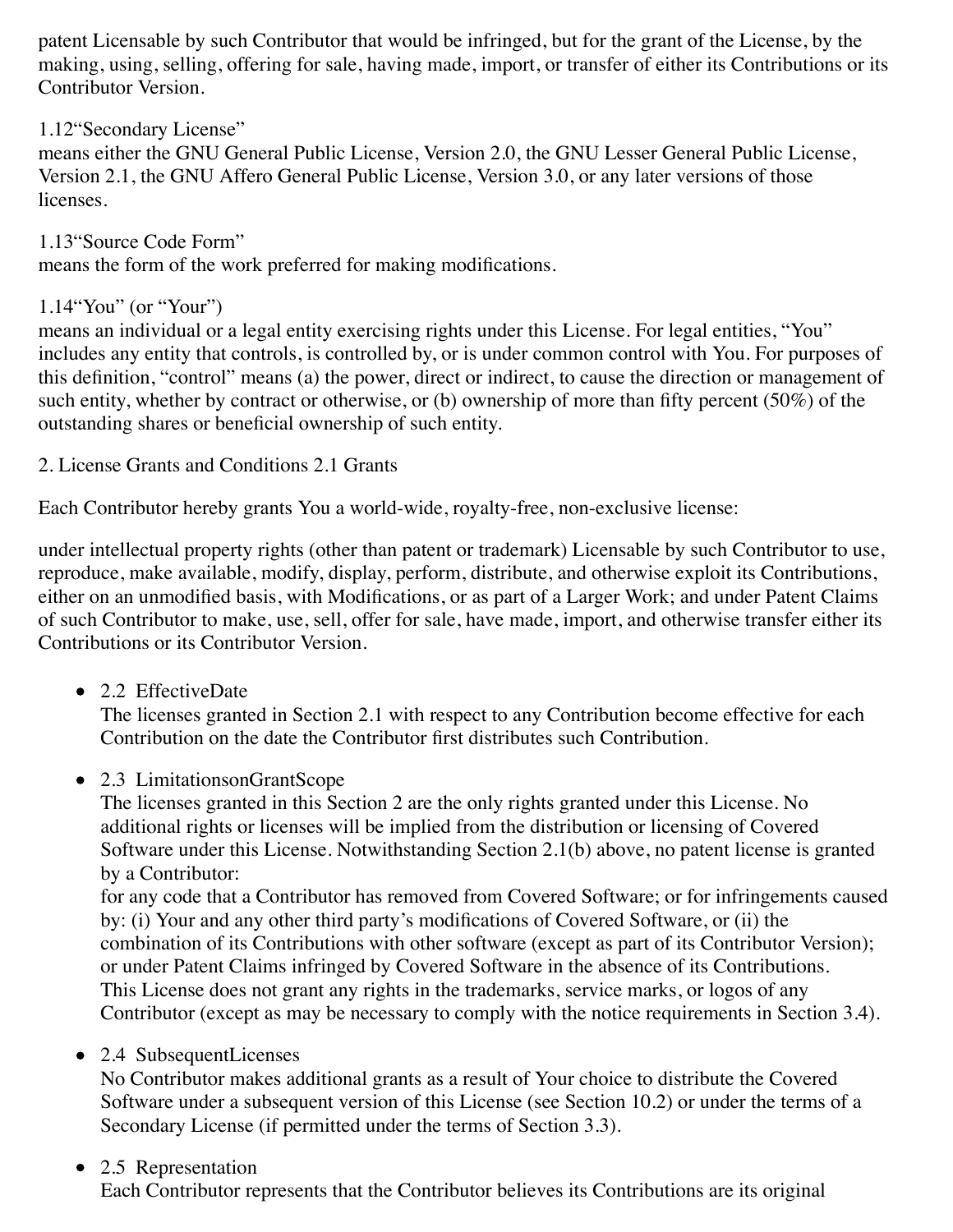creation(s) or it has sufficient rights to grant the rights to its Contributions conveyed by this License.

2.6 FairUse

This License is not intended to limit any rights You have under applicable copyright doctrines of fair use, fair dealing, or other equivalents.

• 2.7 Conditions

Sections 3.1, 3.2, 3.3, and 3.4 are conditions of the licenses granted in Section 2.1.

- 3. Responsibilities
	- 3.1 Distribution of Source Form

All distribution of Covered Software in Source Code Form, including any Modifications that You create or to which You contribute, must be under the terms of this License. You must inform recipients that the Source Code Form of the Covered Software is governed by the terms of this License, and how they can obtain a copy of this License. You may not attempt to alter or restrict the recipients' rights in the Source Code Form.

• 3.2 Distribution of Executable Form

If You distribute Covered Software in Executable Form then: such Covered Software must also be made available in Source Code Form, as described in Section 3.1, and You must inform recipients of the Executable Form how they can obtain a copy of such Source Code Form by reasonable means in a timely manner, at a charge no more than the cost of distribution to the recipient; and You may distribute such Executable Form under the terms of this License, or sublicense it under different terms, provided that the license for the Executable Form does not attempt to limit or alter the recipients' rights in the Source Code Form under this License.

• 3.3 Distribution of a Larger Work

You may create and distribute a Larger Work under terms of Your choice, provided that You also comply with the requirements of this License for the Covered Software. If the Larger Work is a combination of Covered Software with a work governed by one or more Secondary Licenses, and the Covered Software is not Incompatible With Secondary Licenses, this License permits You to additionally distribute such Covered Software under the terms of such Secondary License(s), so that the recipient of the Larger Work may, at their option, further distribute the Covered Software under the terms of either this License or such Secondary License(s).

• 3.4 Notices

You may not remove or alter the substance of any license notices (including copyright notices, patent notices, disclaimers of warranty, or limitations of liability) contained within the Source Code Form of the Covered Software, except that You may alter any license notices to the extent required to remedy known factual inaccuracies.

• 3.5 Application of Additional Terms

You may choose to offer, and to charge a fee for, warranty, support, indemnity or liability obligations to one or more recipients of Covered Software. However, You may do so only on Your own behalf, and not on behalf of any Contributor. You must make it absolutely clear that any such warranty, support, indemnity, or liability obligation is offered by You alone, and You hereby agree to indemnify every Contributor for any liability incurred by such Contributor as a result of warranty, support, indemnity or liability terms You offer. You may include additional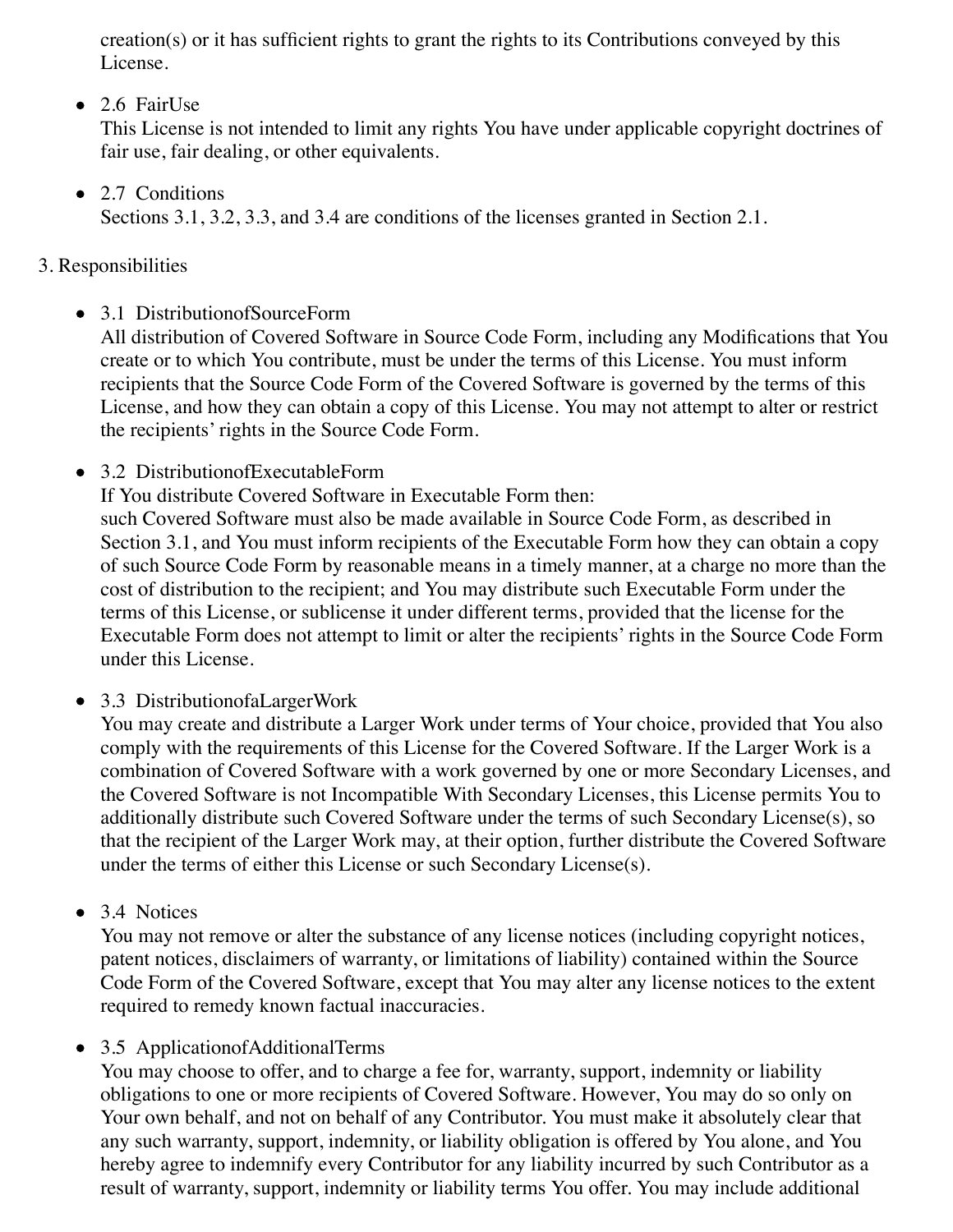disclaimers of warranty and limitations of liability specific to any jurisdiction.

• Inability to Comply Due to Statute or Regulation

If it is impossible for You to comply with any of the terms of this License with respect to some or all of the Covered Software due to statute, judicial order, or regulation then You must: (a) comply with the terms of this License to the maximum extent possible; and (b) describe the limitations and the code they affect. Such description must be placed in a text file included with all distributions of the Covered Software under this License. Except to the extent prohibited by statute or regulation, such description must be sufficiently detailed for a recipient of ordinary skill to be able to understand it.

- Termination
- 5.1 The rights granted under this License will terminate automatically if You fail to comply with any of its terms.

However, if You become compliant, then the rights granted under this License from a particular Contributor are reinstated (a) provisionally, unless and until such Contributor explicitly and finally terminates Your grants, and (b) on an ongoing basis, if such Contributor fails to notify You of the non-compliance by some reasonable means prior to 60 days after You have come back into compliance. Moreover, Your grants from a particular Contributor are reinstated on an ongoing basis if such Contributor notifies You of the non-compliance by some reasonable means, this is the first time You have received notice of non-compliance with this License from such Contributor, and You become compliant prior to 30 days after Your receipt of the notice.

- 5.2 If You initiate litigation against any entity by asserting a patent infringement claim (excluding declaratory judgment actions, counter-claims, and cross-claims) alleging that a Contributor Version directly or indirectly infringes any patent, then the rights granted to You by any and all Contributors for the Covered Software under Section 2.1 of this License shall terminate.
- 5.3 In the event of termination under Sections 5.1 or 5.2 above, all end user license agreements (excluding distributors and resellers) which have been validly granted by You or Your distributors under this License prior to termination shall survive termination.

## • Disclaimer of Warranty

*Covered Software is provided under this License on an "as is" basis, without warranty of any kind, either expressed, implied, or statutory, including, without limitation, warranties that the Covered Software is free of defects, merchantable, fit for a particular purpose or non-infringing. The entire risk as to the quality and performance of the Covered Software is with You. Should any Covered Software prove defective in any respect, You (not any Contributor) assume the cost of any necessary servicing, repair, or correction. This disclaimer of warranty constitutes an essential part of this License. No use of any Covered Software is authorized under this License except under this disclaimer.* 

## • Limitation of Liability

*Under no circumstances and under no legal theory, whether tort (including negligence), contract, or otherwise, shall any Contributor, or anyone who distributes Covered Software as permitted above, be liable to You for any direct, indirect, special, incidental, or consequential damages of any character including, without limitation, damages for lost profits, loss of goodwill, work stoppage, computer failure or malfunction, or any and all other commercial*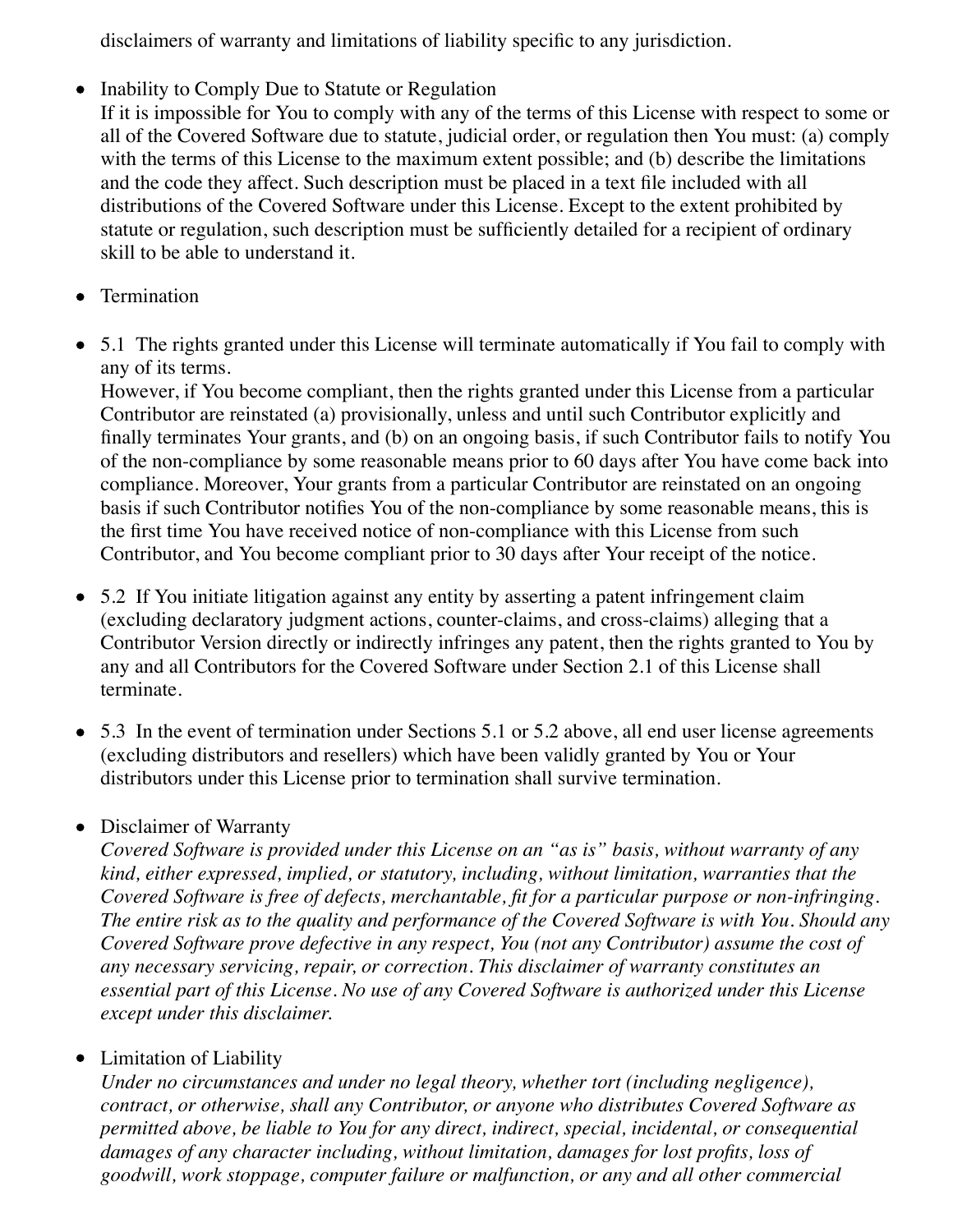*goodwill, work stoppage, computer failure or malfunction, or any and all other commercial damages or losses, even if such party shall have been informed of the possibility of such damages.* 

*This limitation of liability shall not apply to liability for death or personal injury resulting from such party's negligence to the extent applicable law prohibits such limitation. Some jurisdictions do not allow the exclusion or limitation of incidental or consequential damages, so this exclusion and limitation may not apply to You.*

• Litigation

Any litigation relating to this License may be brought only in the courts of a jurisdiction where the defendant maintains its principal place of business and such litigation shall be governed by laws of that jurisdiction, without reference to its conflict-of-law provisions. Nothing in this Section shall prevent a party's ability to bring cross-claims or counter-claims.

• Miscellaneous

This License represents the complete agreement concerning the subject matter hereof. If any provision of this License is held to be unenforceable, such provision shall be reformed only to the extent necessary to make it enforceable. Any law or regulation which provides that the language of a contract shall be construed against the drafter shall not be used to construe this License against a Contributor.

• VersionsoftheLicense

#### 10.1New Versions

Mozilla Foundation is the license steward. Except as provided in Section 10.3, no one other than the license steward has the right to modify or publish new versions of this License. Each version will be given a distinguishing version number.

#### 10.2Effect of New Versions

You may distribute the Covered Software under the terms of the version of the License under which You originally received the Covered Software, or under the terms of any subsequent version published by the license steward.

#### 10.3Modified Versions

If you create software not governed by this License, and you want to create a new license for such software, you may create and use a modified version of this License if you rename the license and remove any references to the name of the license steward (except to note that such modified license differs from this License).

10.4Distributing Source Code Form that is Incompatible With Secondary Licenses If You choose to distribute Source Code Form that is Incompatible With Secondary Licenses under the terms of this version of the License, the notice described in Exhibit B of this License must be attached.

Exhibit A - Source Code Form License Notice

*This Source Code Form is subject to the terms of the Mozilla Public License, v. 2.0. If a copy of the MPL was not distributed with this file, You can obtain one at http://mozilla.org/MPL/2.0/. If it is not possible or desirable to put the notice in a particular file, then You may include the notice in a location (such as a LICENSE file in a relevant directory) where a recipient would be likely to look for such a notice.*